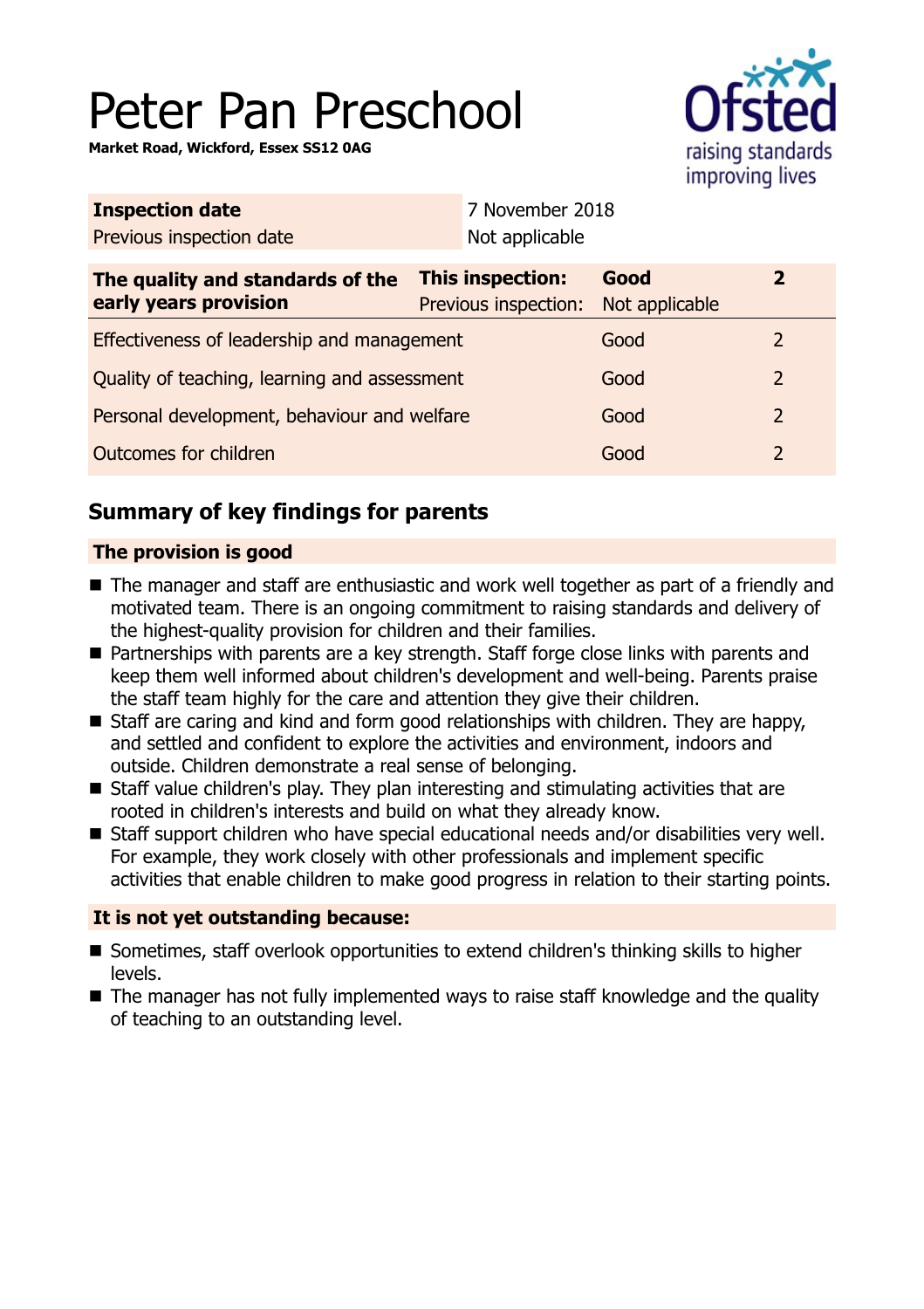# **What the setting needs to do to improve further**

## **To further improve the quality of the early years provision the provider should:**

- $\blacksquare$  provide children with more opportunities to link their thoughts and develop their own ideas
- **n** strengthen professional development opportunities to help raise the quality of staff practice to the highest level.

## **Inspection activities**

- The inspector observed the quality of teaching during activities indoors and outdoors, and assessed the impact this has on children's learning.
- $\blacksquare$  The inspector spoke with staff and children at appropriate times throughout the inspection.
- $\blacksquare$  The inspector completed a joint observation with the manager.
- The inspector held meetings with the pre-school manager. She looked at relevant documentation and evidence of the suitability of staff working in the pre-school.
- $\blacksquare$  The inspector spoke to a number of parents during the inspection and took account of their views.

**Inspector** Clair Stockings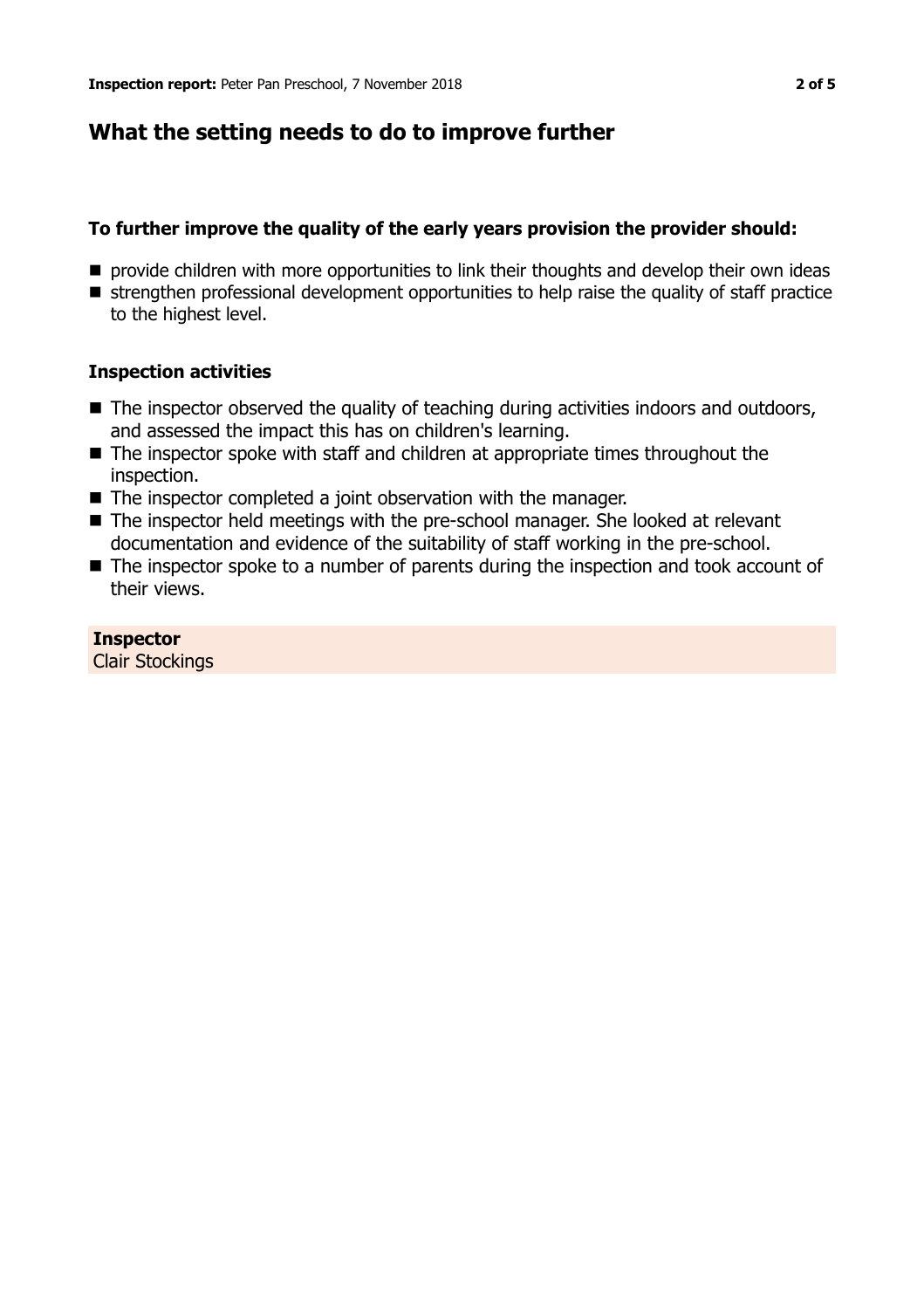# **Inspection findings**

### **Effectiveness of leadership and management is good**

The arrangements for safeguarding are effective. The manager and staff have a firm understanding of a wide range of safeguarding issues, including the procedure to follow to report concerns. Recruitment processes are robust and help to assure the suitability of adults working with children. Staff receive regular safeguarding training and updates, further supporting them in their roles. Staff feel supported and valued by the manager. Self-evaluation is effective. The manager involves her staff team and parents to reflect on the quality of the provision and drive continuous improvements. Parents speak highly of the staff team, describing them as, 'Friendly, caring and very approachable'.

#### **Quality of teaching, learning and assessment is good**

Staff have a good understanding of how children learn. They use their observations and assessments of children's development to plan interesting activities that engage them effectively. Staff respond well to children's choice of activities, moving between the indoor and outdoor environment to support children well. They get down to the children's level and sensitively participate in children's play. Staff support children's acquisition of language very well. They facilitate conversations and listen to children's views with interest. Children express their ideas and take turns to talk. Staff introduce new vocabulary in context. For example, during play in the home corner, they encourage children to identify and name a range of fruits and vegetables. Children enthusiastically join in with moving and singing along to favourite action rhymes.

#### **Personal development, behaviour and welfare are good**

Staff provide a warm, friendly and welcoming environment for all children and their families. Children are consistently cared for by the same staff who understand their individual needs. Behaviour is good as staff are effective role models, being calm and kind. They offer warm praise and gently support positive behaviour as children play. Children experience sociable meal and snack times as they sit alongside staff and their peers. Staff support children to make healthy food choices. They encourage them to try a range of different fruit and vegetables and promote the health benefits of these during snack time. Children show high levels of independence. For example, they wash their hands and follow good hygiene routines before eating.

#### **Outcomes for children are good**

Children are happy. They show good levels of concentration and involvement in activities. Children communicate confidently and considerately with each other, staff and visitors to the setting. They enjoy listening to stories and anticipate what will happen next. Children are developing early literacy skills as they draw and create pictures. They have good imaginations as they pretend play and invite others to join their experiences. Children acquire useful skills that prepare them well for the next stage of their learning and the eventual move to school.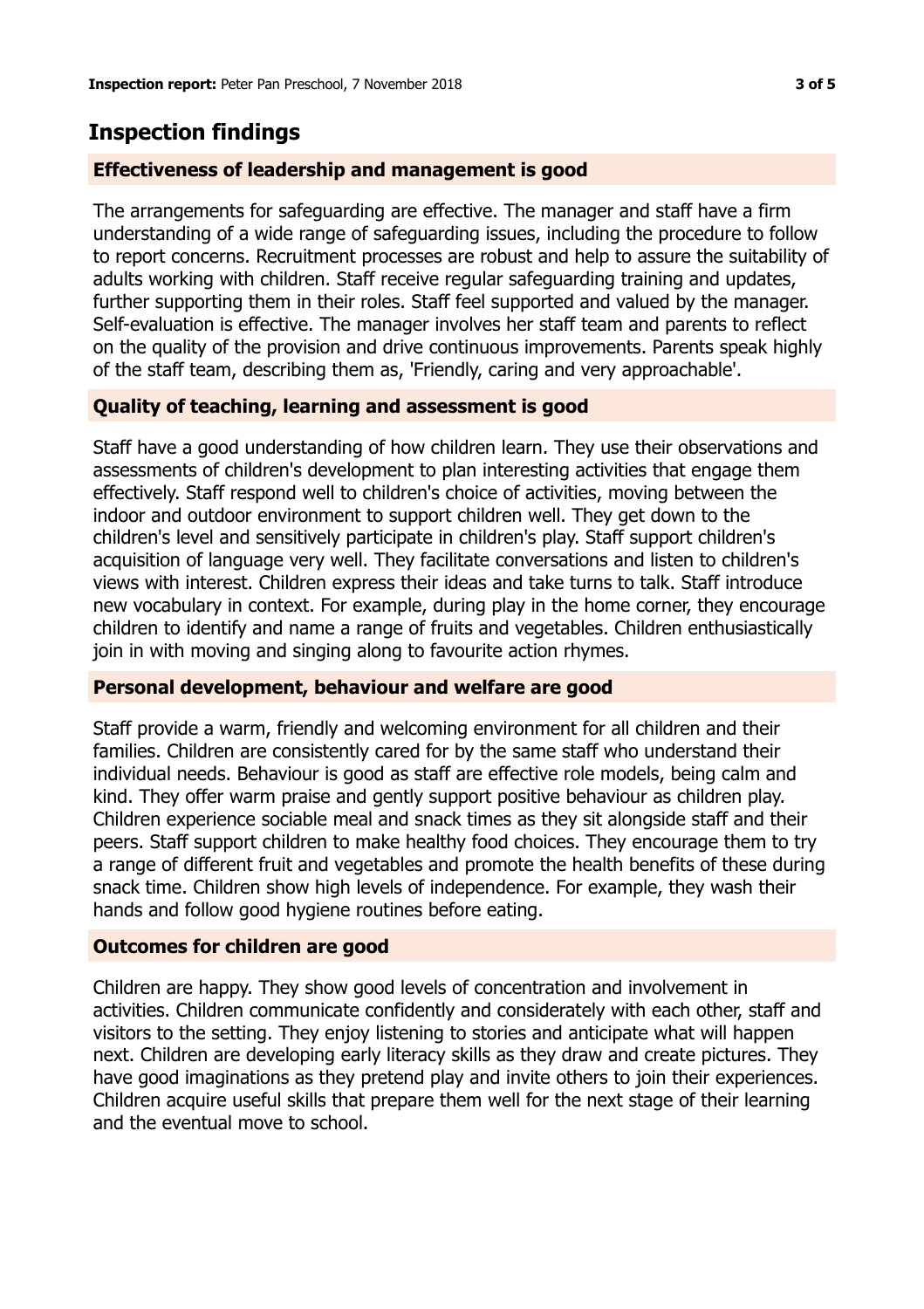# **Setting details**

| Unique reference number                             | EY538401                                              |  |  |
|-----------------------------------------------------|-------------------------------------------------------|--|--|
| <b>Local authority</b>                              | <b>Essex</b>                                          |  |  |
| <b>Inspection number</b>                            | 10076838                                              |  |  |
| <b>Type of provision</b>                            | Full day care                                         |  |  |
| <b>Registers</b>                                    | Early Years Register                                  |  |  |
| Day care type                                       | Childcare on non-domestic premises                    |  |  |
| Age range of children                               | $2 - 4$                                               |  |  |
| <b>Total number of places</b>                       | 26                                                    |  |  |
| Number of children on roll                          | 47                                                    |  |  |
| Name of registered person                           | Peter Pan Pre-school Playgroup (Runwell)<br>Committee |  |  |
| <b>Registered person unique</b><br>reference number | RP521134                                              |  |  |
| Date of previous inspection                         | Not applicable                                        |  |  |
| <b>Telephone number</b>                             | 07950623054                                           |  |  |

Peter Pan Preschool registered in 2016. The pre-school employs nine members of childcare staff. Of these, five hold an appropriate early years qualification at level 3 and the manager holds Qualified Teacher Status. The pre-school opens from 8.30am to 3.30pm, Monday to Friday, during school term time.

This inspection was carried out by Ofsted under sections 49 and 50 of the Childcare Act 2006 on the quality and standards of provision that is registered on the Early Years Register. The registered person must ensure that this provision complies with the statutory framework for children's learning, development and care, known as the early years foundation stage.

Any complaints about the inspection or the report should be made following the procedures set out in the guidance Complaints procedure: raising concerns and making complaints about Ofsted, which is available from Ofsted's website: www.ofsted.gov.uk. If you would like Ofsted to send you a copy of the guidance, please telephone 0300 123 4234, or email [enquiries@ofsted.gov.uk.](mailto:enquiries@ofsted.gov.uk)